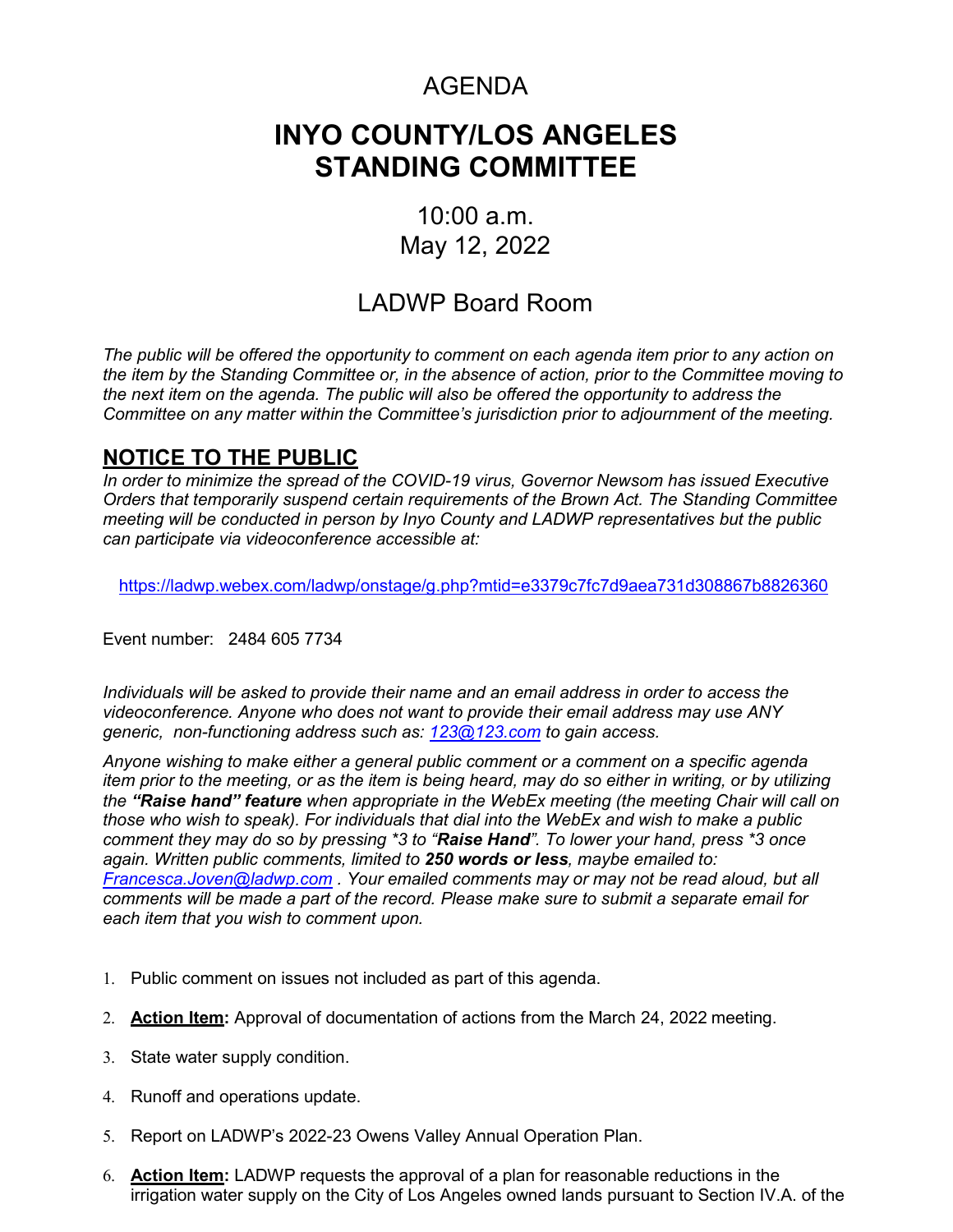Water Agreement.

- 7. Lower Owens River Project
	- a. Consultation with California Department of Fish and Wildlife concerning items 7b and 7c.
	- b. **Action Item:** Setting LORP seasonal habitat flow.
	- c. **Action Item:** Establishment of Blackrock Waterfowl Management Area flooded acreage.
- 8. Schedule for future Standing Committee meetings.
- 9. Adjourn.

#### **Audio Conference:**

To receive a callback, provide your phone number when you join the event, or call the number below and enter the access code.

United State Toll +1-415-655-0002 213-306-3065

Access Code: 2484 605 7734